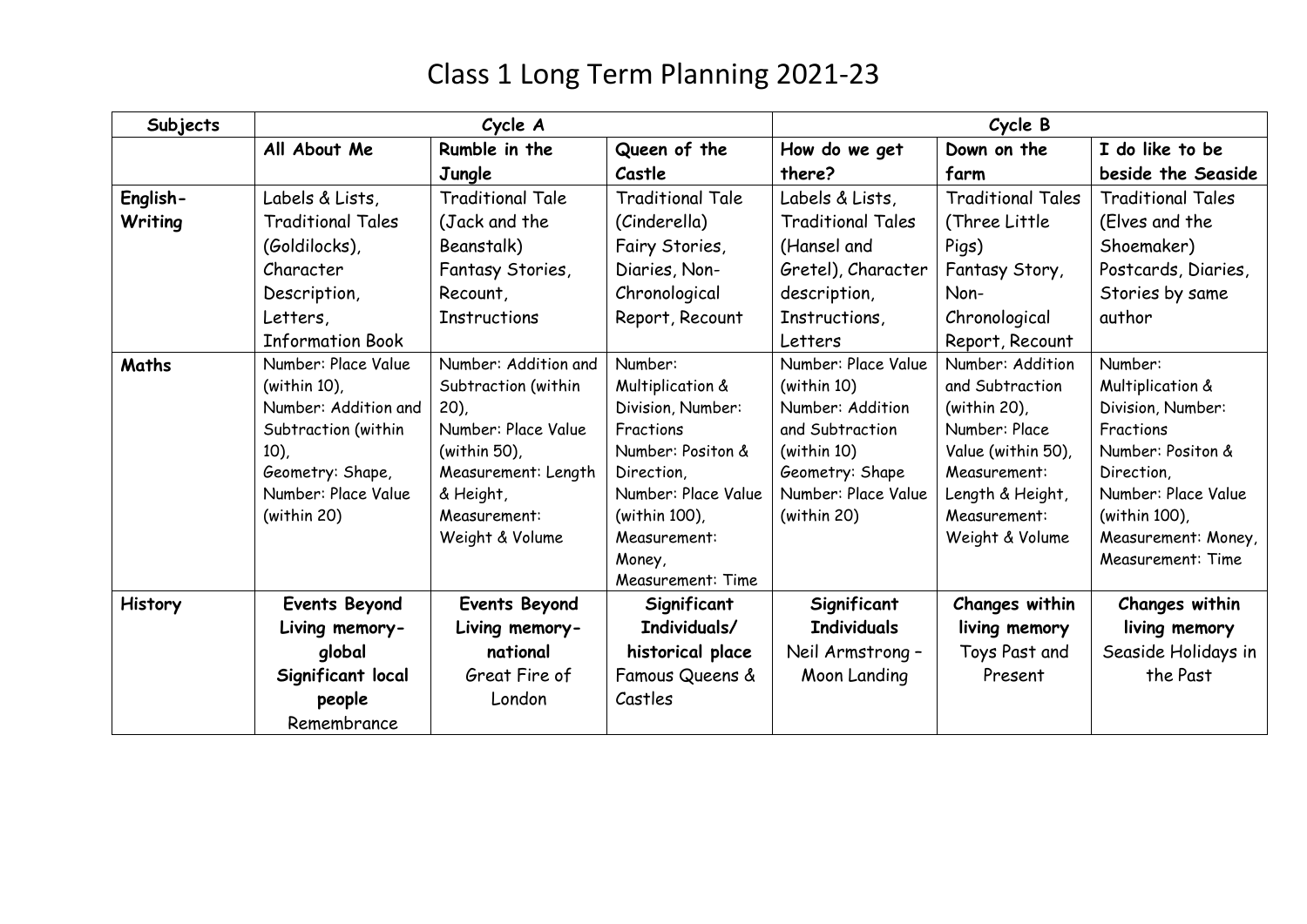| <b>Science</b> | <b>Animals including</b><br>humans<br>My Body<br>Seasonal Changes-<br>Autumn/Winter                                                                                         | Identifying<br><b>Animals</b><br><b>Identifying Plants</b>                                                                                                                                          | Everyday<br>materials<br>Seasonal<br>Changes-<br>Spring/Summer                                                                                                                  | Animals including<br>humans<br>My Body<br>Seasonal<br>Changes-<br>Autumn/Winter                                                                                                           | Identifying<br><b>Animals</b><br>Identifying<br>Plants                                                                                                                                                                                                                                               | Everyday<br>Materials<br>Seasonal Changes-<br>Spring/Summer                                                                                                                                                        |
|----------------|-----------------------------------------------------------------------------------------------------------------------------------------------------------------------------|-----------------------------------------------------------------------------------------------------------------------------------------------------------------------------------------------------|---------------------------------------------------------------------------------------------------------------------------------------------------------------------------------|-------------------------------------------------------------------------------------------------------------------------------------------------------------------------------------------|------------------------------------------------------------------------------------------------------------------------------------------------------------------------------------------------------------------------------------------------------------------------------------------------------|--------------------------------------------------------------------------------------------------------------------------------------------------------------------------------------------------------------------|
| Geography      | Local/Maps<br>Where do I live?<br>Local/Maps<br>Countries/Cities                                                                                                            | Contrasting non-<br>European country-<br>hot<br>Lets Go to the<br>Jungle!<br>Weather patterns                                                                                                       | Places/Human &<br>Physical<br>Geographical<br>similarities and<br>differences<br>(Barnaby Bear)                                                                                 | Contrasting non-<br>European<br>country-cold<br>Arctic<br>Adventures!<br>Weather patterns                                                                                                 | Human/Physical/<br>Maps/Fieldwork<br>At the Farm                                                                                                                                                                                                                                                     | <b>UK Locality</b><br>Seas and Coasts<br>Continents, Countries,<br>Cities, Field work                                                                                                                              |
| Computing      | <b>Word Processing</b><br>(Twinkl Planit KS1)<br>PM 2Type<br>Coding<br>Unit 1.7 PM Coding<br>Reception<br>C&L-Being<br>Imaginative<br><b>Mathematics-</b><br><b>Numbers</b> | Data<br>Grouping & Sorting<br>Unit 1.2 and 1.3 PM<br>E-Safety<br>Eaware and Unit 1.1<br>PM Online Safety<br>Reception<br>PD-Health and<br>Self-care<br>Mathematics-<br>Shape, Space and<br>Measures | Algorithms<br><b>PM 2Go</b><br>Programmable<br>toys<br>Technology in our<br>lives<br>Unit 1.9 PM Tech<br>Outside School<br>Reception<br>UW-The World<br>EA-Being<br>Imaginative | <b>Word Processing</b><br>(Twinkl Planit KS1)<br>PM 2Type<br>Coding<br><b>Unit 1.7 PM</b><br>Coding<br>Reception<br><b>C&amp;L-Being</b><br>Imaginative<br>Mathematics-<br><b>Numbers</b> | Multimedia<br>Digital Media -<br>graphics, music and<br>sound Unit 1.6 PM<br><b>Animated Stories</b><br>Reception-<br>Minimash<br>2Beat/2Explore<br>Coding<br><b>Unit 1.5 PM</b><br>Maze Explorers<br>Reception<br>PD-Health and<br>Self-care<br><b>Mathematics-</b><br>Shape, Space<br>and Measures | <b>Algorithms</b><br>PM 2Go<br>Programmable toys<br>E-Safety<br>Eaware and Unit 1.1<br>PM Online Safety<br>Reception<br><b>Understanding the</b><br>World-The World<br><b>Expressive Arts-Being</b><br>Imaginative |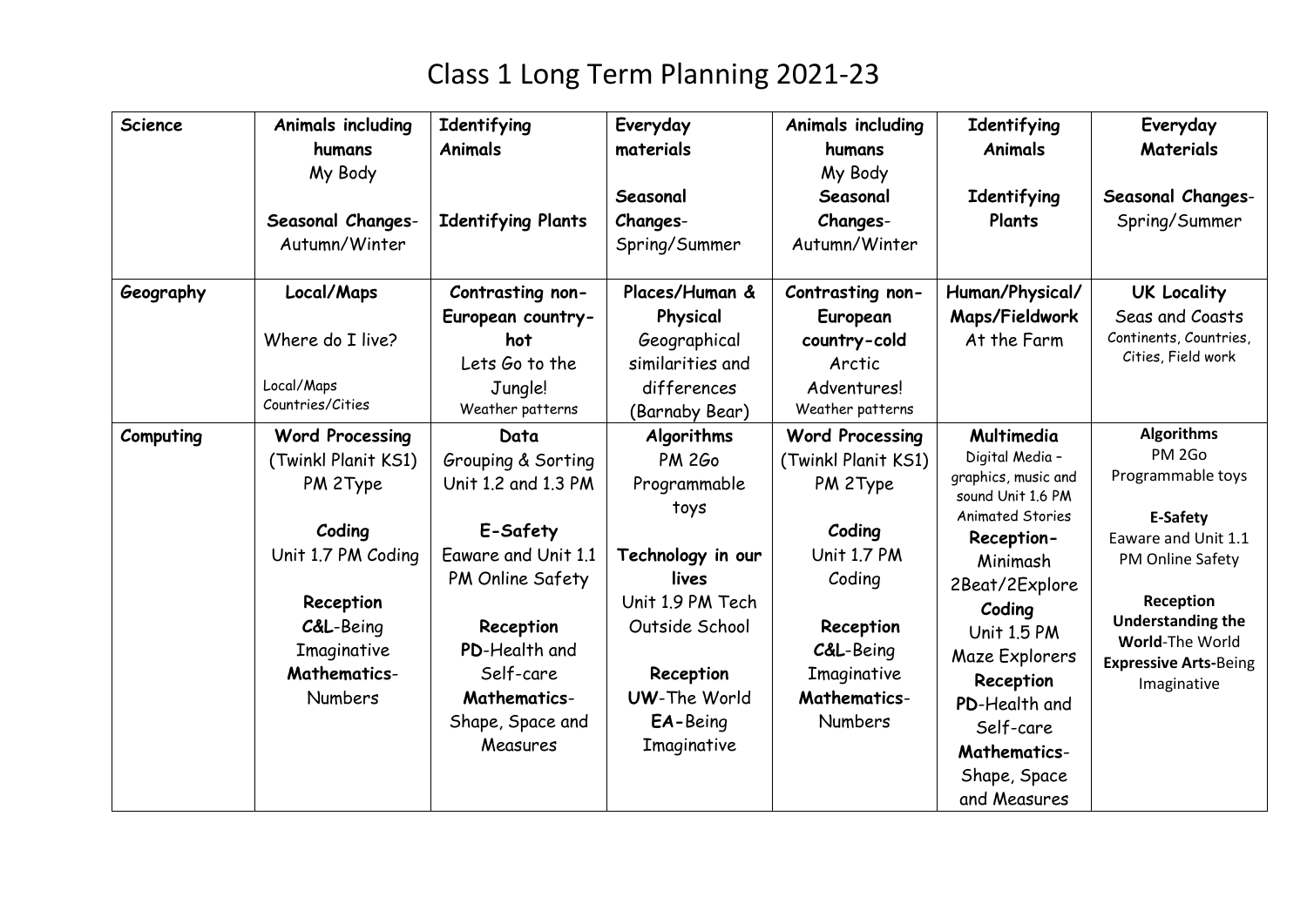| Art              | <b>Drawing/Painting</b>  | Printing/Collage/     | Sculpture                 | Media/Collage      | <b>Drawing/Painting</b> | <b>Textiles</b>                           |
|------------------|--------------------------|-----------------------|---------------------------|--------------------|-------------------------|-------------------------------------------|
|                  | Portraits                | Drawing               | Land art-3D               | Portraits-Digital  | Observational           | Seaside                                   |
|                  | Artist-Picasso           | Animals/Jungles       | Artist-Andy               | /Drawing skills    | Skills-                 | Artist-Carolyn Saxby                      |
|                  |                          | Artist-Henri Rousseau | Goldsworthy               | Artist-Andy Warhol | plants/toys             |                                           |
| <b>D&amp;T</b>   | Cooking &                | Textiles              | <b>Structures</b>         | Mechanisms         | Mechanisms              | Cooking &                                 |
|                  | Nutrition                | Cutting/joining/      |                           |                    |                         | Nutrition                                 |
|                  | Where food comes         | finishing             | Construction              | Wheels/Axles -     | Levers/Sliders-         | Where food comes                          |
|                  | from-vegetables          | Animal fabric         | materials-                | Making a vehicle   | Moving Pictures         | from-vegetables & meat                    |
|                  | <b>Healthy Salad</b>     | square                | Castles                   |                    | -Plant growing          | Making a sandwich-<br>Lighthouse Keeper's |
|                  |                          |                       |                           |                    |                         | lunch                                     |
| Religious        | F4 Being Special:        | F3 Why is Easter      | F1 Why is the             | F5 What places     | F3 Why is               | F6 What                                   |
| <b>Education</b> | where do we              | special to            | word 'God' so             | are special and    | Easter special          | times/stories are                         |
| (Shropshire      | belong?                  | <b>Christians?</b>    | important to              | why?               | to Christians?          | special and why?                          |
| Agreed           |                          |                       | <b>Christians?</b>        |                    |                         |                                           |
| Syllabus)        | F2 Why is                | 1.7 Who is Jewish     |                           | 1.2 Who do         | 1.7 Who is              | 1.9 How should we                         |
|                  | <b>Christmas Special</b> | and how do they       | 1.1 What do               | Christians say     | Jewish and how          | care for the world                        |
|                  | for Christians?          | live?                 | <b>Christians believe</b> | made the world?    | do they live?           | and for others,                           |
|                  |                          |                       | God is like?              |                    |                         | and why does it                           |
|                  | Christmas                | Easter                |                           | Christmas          | Easter                  | matter? $(C, J)$                          |
|                  |                          |                       | Shabbat                   |                    |                         | NR)                                       |
|                  |                          |                       |                           |                    |                         | Sukkot or Rosh                            |
|                  |                          |                       |                           |                    |                         | Hashannah                                 |
| <b>Music</b>     | Charanga-                | Charanga-             | Charanga-                 | Charanga-          | Charanga-               | Charanga-                                 |
|                  | Me! (YR)                 | Everyone! (YR)        | Big Bear Funk             | My Stories (YR)    | Our World (YR)          | Reflect, Rewind,                          |
|                  | Hey you! (Y1)            | In the Groove (Y1)    | (YR)                      | Little Angel gets  | Rhythm in the           | Replay (Yr/Y1)                            |
|                  |                          |                       | Round and Round           | her wings (Y1)     | way we walk and         |                                           |
|                  |                          |                       | (Y1)                      |                    | Banana Rap (Y1)         |                                           |